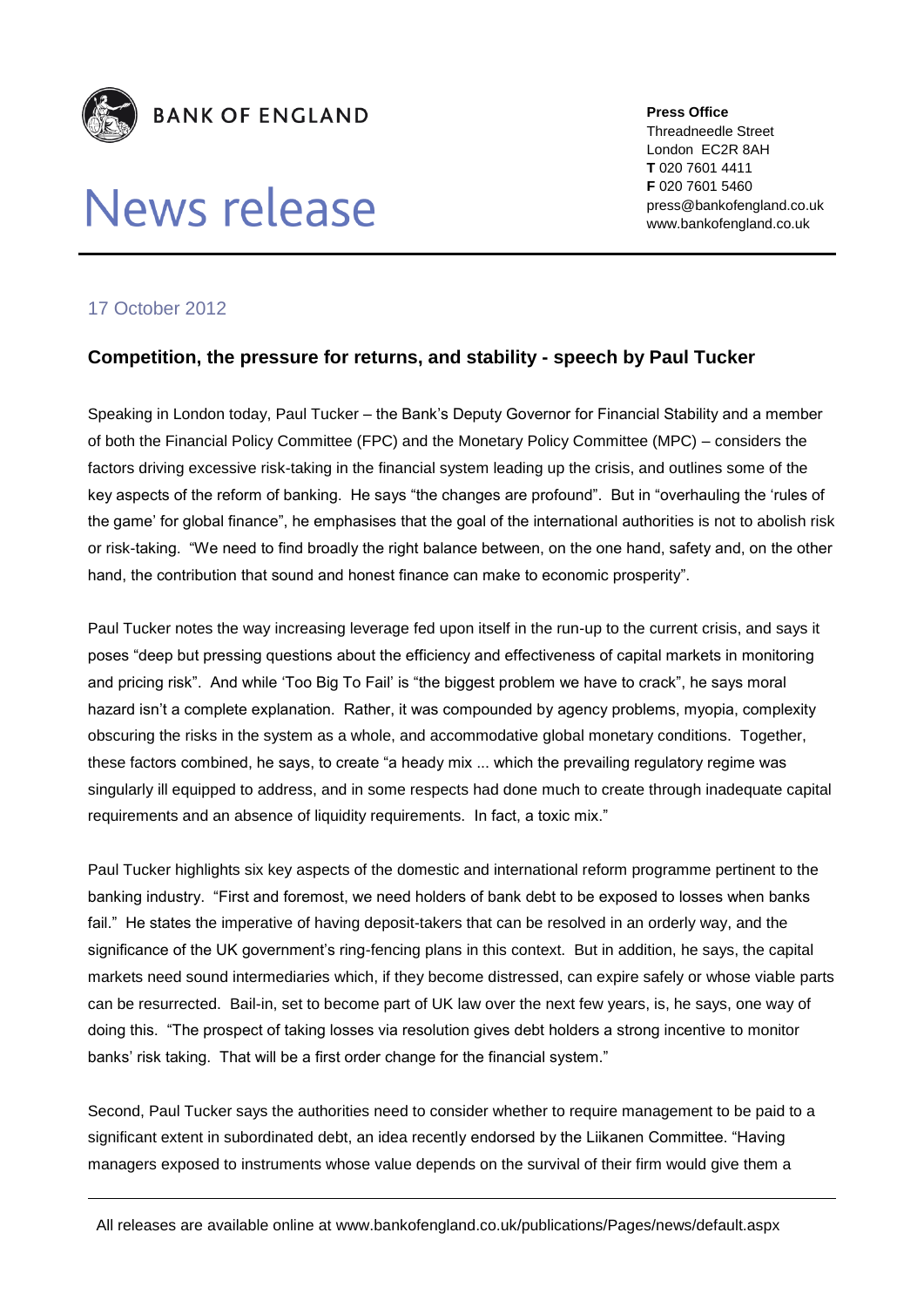healthy incentive to maintain a safe and sound bank". In addition, he says, there should be a review of the structure of remuneration for desk-level bankers – tying pay to the medium-term success of the firm. "Putting it bluntly, that would make it less easy to get rich quick irrespective of the quality of business transacted or the compliance culture in their part of the firm". This, he says, points to revisiting the terms and scope of the existing codes on remuneration of the G20 Financial Stability Board, the European Union and, in the United Kingdom, the Financial Services Authority.

Third, Paul Tucker highlights measures to address industry structure and system resilience. These include the UK's ring-fencing plans, which will he says make it somewhat easier to see what is going on, and help establish different cultures in different lines of business. "Within domestic commercial banking, we need somehow to unwind some of what I think of as the industrialisation of retail and business banking that occurred during the years of plenty. Branch and regional banking came too close to being seen as an exercise in sales and marketing ... Banking is about credit judgments. Boards need to think about how to re-inject that into the role of banks' front line managers." And, he says, competition policy may matter too: with more domestic competitors around, the wider effects of an individual bank failure would in all likelihood be smaller. In this vein, he notes the Bank's wish to reduce barriers to entry to the banking system somewhat by removing barriers to exit, and the role of the UK's Special Resolution Regime in this context.

Fourth, Paul Tucker notes changes in prudential regulation, in particular higher risk-based capital requirements and a cap on leverage. As well as providing a bigger buffer against loss, higher capital requirements will, he says, also affect behaviour, depressing the headline return on equity and likely prompting shareholders to "demand a larger share of the cake". He notes the need for robustly-determined risk-weights, and advocates a debate on introducing mandated floors on risk weights in Basel as a means of containing the risks from complexity. But he warns that it would not be sensible to rely entirely on a simple regulatory constraint: "history teaches us that they do not work on their own". The new Basel package is, he says, an attempt to use simple measures to put bounds on the consequences of flaws in more complex measures, which were themselves designed to avoid the perverse incentives to hold only very risky assets created by the previous generation of simple measures. But "more will need to be done in the years ahead to simplify and underpin the Basel regime".

Fifth, Paul Tucker discusses the role of microprudential supervision under the UK's new Twin Peaks structure. The advent of the Financial Conduct Authority will, he says, "finally give London a dedicated securities regulator a quarter century after the Big Bang that made it so necessary". Meanwhile, the future Prudential Regulation Authority will work to "transform the climate of prudential regulation ... We want this to be as collaborative, open and honest as possible – a different relationship between banks and their supervisors. One that revolves around penetrating and forensic analysis of the business and, where necessary, frank discussions with senior management and the board. Not a negotiation. And a regime where the Bank's Prudential Regulation Authority has the powers to underpin pursuit of material concerns about safety and soundness, based largely on whether firms meet the broad statutory criteria - the Threshold Conditions - for being authorised."